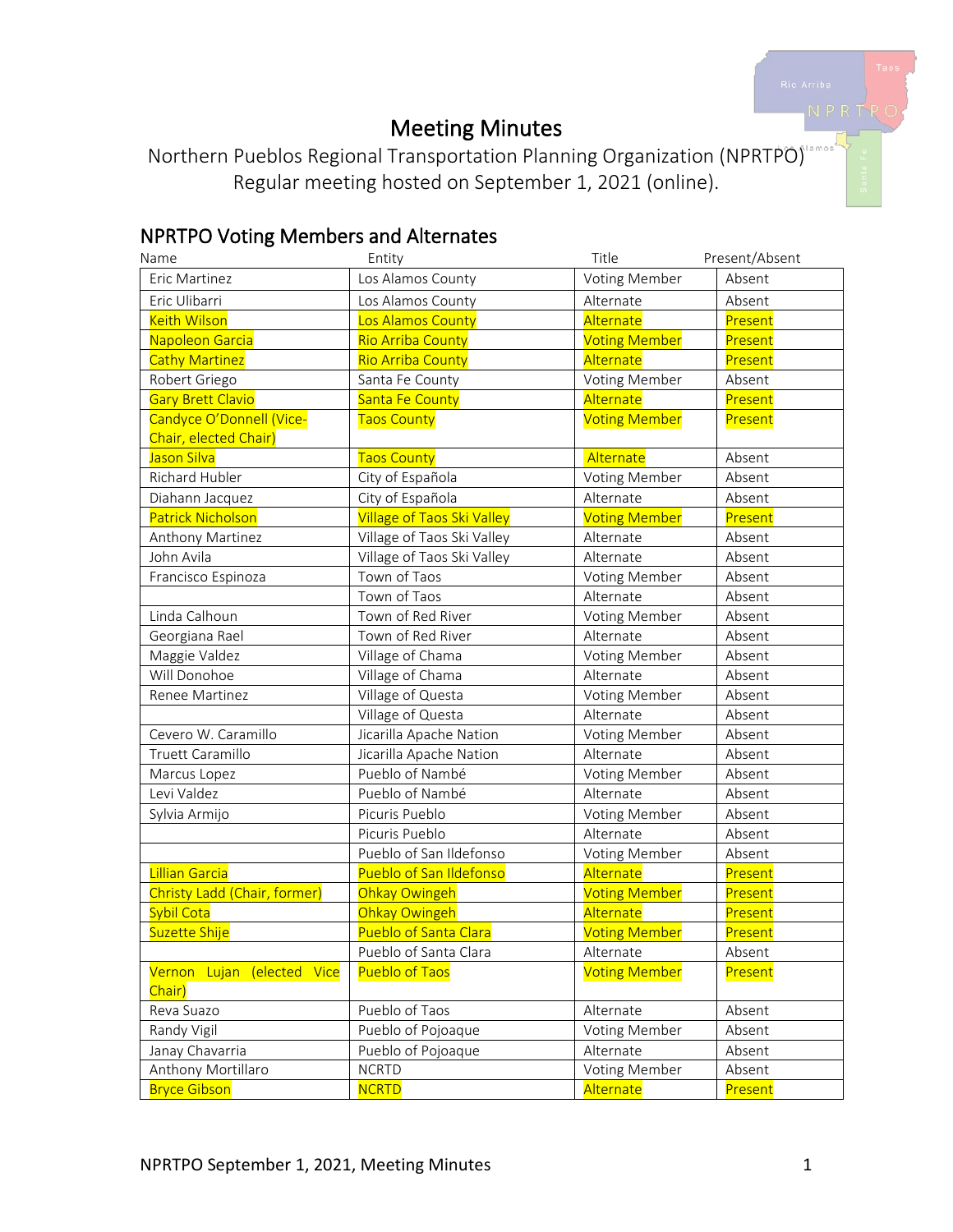

#### NCNMEDD/NPRTPO Staff

| Christopher Madrid | <b>NCNMEDD Community Development Director</b> |
|--------------------|-----------------------------------------------|
| Paul Sittig        | <b>NCNMEDD Transportation Planner</b>         |

#### NMDOT Staff

Stephanie Medina NMDOT LGRF Coordinator Joseph Moriarty NMDOT Planning Liaison Ron Shutiva NMDOT Tribal Liaison

#### Guests

Muhammad Hussain City of Española Lynda Perry Town of Taos Brent Jaramillo Taos County Emma Polhemus NCRTD Isaac Cisneros Town of Red River Debra Baca Town of Taos

#### I. Call Meeting to Order

Chairwoman Ladd, Ohkay Owingeh, called the meeting to order at 10:04 AM.

#### II. Pledge of Allegiance

Chairwoman Ladd, Ohkay Owingeh, called on Gary Brett, Santa Fe County, to lead the pledge of allegiance.

#### III. Opening Prayer

Chairwoman Ladd, Ohkay Owingeh, called on Ron Shutiva, NMDOT Tribal Liaison, to lead the prayer.

#### IV. Welcome and Introductions/Public Comments:

Chairwoman Ladd, Ohkay Owingeh, asked if there were any members of the public, and there were none.

#### V. Roll Call:

Chairwoman Ladd, Ohkay Owingeh, called on Paul Sittig, NCNMEDD, to conduct the roll call.

| <b>Name</b>             | Entity                     | <b>Voting Member or Alternate</b> |
|-------------------------|----------------------------|-----------------------------------|
| Keith Wilson            | Los Alamos County          | Alternate                         |
| Napoleon Garcia         | Rio Arriba County          | <b>Voting Member</b>              |
| Gary Brett Clavio       | Santa Fe County            | Alternate                         |
| Vice-Chairwoman Candyce | <b>Taos County</b>         | <b>Voting Member</b>              |
| O'Donnell               |                            |                                   |
| Patrick Nicholson       | Village of Taos Ski Valley | <b>Voting Member</b>              |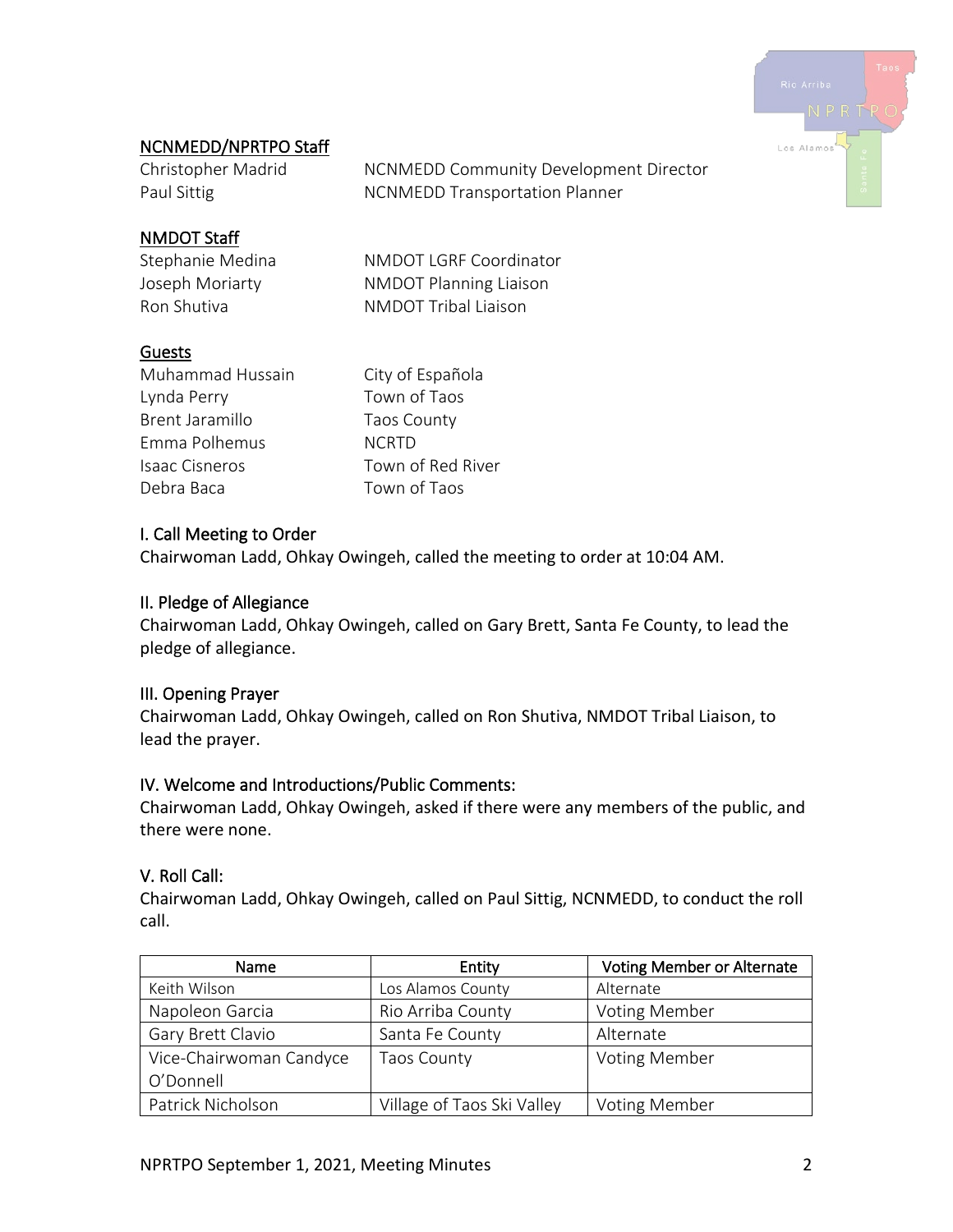Name  $\vert$  Entity Voting Member or Alternate Lillian Garcia **Pueblo of San Ildefonso** | Alternate Los A Christy Ladd Christy Ladd Christy Ladd Christy Ladd Christian Alternate Suzette Shije **Pueblo of Santa Clara** Voting Member Vernon Lujan Vernon Lujan Vernon Lujan Vernon Lujan Vernon Pueblo of Taos Bryce Gibson **NORTO** NCRTD **Voting Member** 

The motion passed unanimously.

#### VI. Approval of the Agenda:

Chairwoman Ladd, Ohkay Owingeh, asked if there were revisions or changes proposed for the agenda. Patrick Nicholson, Village of Taos Ski Valley, requested that there be a discussion of the Transportation Project Fund (TPF) selection and next steps from NMDOT. Chairwoman entertained a motion to approve the agenda with the amendment of a new discussion item.

Motion was made by Patrick Nicholson, Village of Taos Ski Valley. Second from Brett Clavio, Santa Fe County.

| Name                              | Entity                     | Vote |
|-----------------------------------|----------------------------|------|
| Keith Wilson                      | Los Alamos County          | Yes  |
| Napoleon Garcia                   | Rio Arriba County          | Yes  |
| Gary Brett Clavio                 | Santa Fe County            | Yes  |
| Vice-Chairwoman Candyce O'Donnell | <b>Taos County</b>         | Yes  |
| Patrick Nicholson                 | Village of Taos Ski Valley | Yes  |
| Lillian Garcia                    | Pueblo of San Ildefonso    | Yes  |
| Christy Ladd                      | Ohkay Owingeh              | Yes  |
| Suzette Shije                     | Pueblo of Santa Clara      | Yes  |
| Vernon Lujan                      | Pueblo of Taos             | Yes  |
| <b>Bryce Gibson</b>               | <b>NCRTD</b>               | Yes  |

Roll Call Vote:

The motion passed unanimously.

#### VII. Approval of the Minutes: August 4, 2021, Regular Meeting in Taos

Chairwoman Ladd, Ohkay Owingeh, asked if everyone had a chance to review the meeting minutes, and if there were changes to the minutes. With no requests for changes to the minutes, Chairwoman Ladd asked for a motion to approve the minutes.

Motion by Bryce Gibson, NCRTD. Second from Lillian Garcia, Pueblo of San Ildefonso.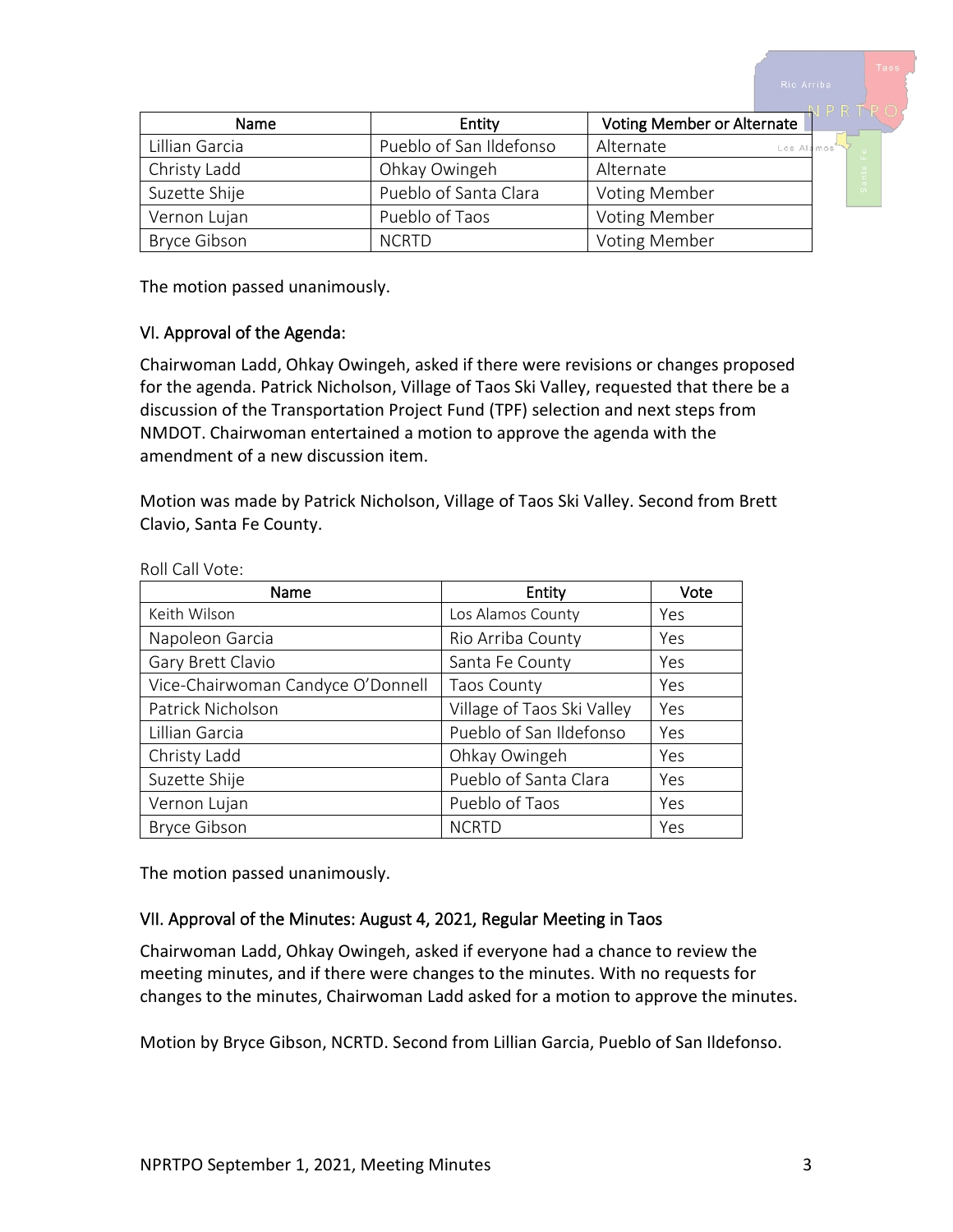

| Name                              | Entity                     | Vote    |
|-----------------------------------|----------------------------|---------|
| Keith Wilson                      | Los Alamos County          | Yes     |
| Napoleon Garcia                   | Rio Arriba County          | Yes     |
| Gary Brett Clavio                 | Santa Fe County            | Abstain |
| Vice-Chairwoman Candyce O'Donnell | <b>Taos County</b>         | Yes     |
| Patrick Nicholson                 | Village of Taos Ski Valley | Yes     |
| Lillian Garcia                    | Pueblo of San Ildefonso    | Yes     |
| Christy Ladd                      | Ohkay Owingeh              | Abstain |
| Suzette Shije                     | Pueblo of Santa Clara      | Yes     |
| Vernon Lujan                      | Pueblo of Taos             | Yes     |
| <b>Bryce Gibson</b>               | <b>NCRTD</b>               | Yes     |

Two abstentions for members who had not attended the prior meeting, but was otherwise unanimous approval.

#### VIII. Action: Election of Officers

Chairwoman Ladd, Ohkay Owingeh, thanked everyone for the respect and work from everyone over the past two years, but Chairwoman Ladd noted that she has some conflicts with the scheduled NPRTPO meetings. With that, she nominated Candyce O'Donnell to chair NPRTPO. Second from Patrick Nicholson, Village of Taos Ski Valley. Chairwoman Ladd asked for any other nominations, and hearing none, asked for a motion to instate Commissioner O'Donnell as the chair for the NPRTPO. Napoleon Garcia, Rio Arriba County, made the motion. Second from Brett Clavio, Santa Fe County. Chairwoman Ladd asked for a voice vote, and all present stated aye, and the motion passed unanimously.

Chairwoman Ladd stated that as soon as the nominations were completed, she would hand the meeting over to Candyce O'Donnell, Taos County. Chairwoman Ladd thanked Commissioner O'Donnell for accepting the nomination, and stated that the members were in good hands with her, as she is versed with the NMDOT and RTPO processes. Commissioner O'Donnell thanked Chairwoman Ladd for her work in the past two years. Chairwoman Ladd asked for a nomination for Vice Chair. Commissioner O'Donnell nominated Vernon Lujan, Taos Pueblo. Second from Chairwoman Ladd. Chairwoman Ladd asked for other nominations for Vice Chair, and hearing none, she entertained a motion for Vernon Lujan to become Vice Chair. Motion made by Patrick Nicholson, Village of Taos Ski Valley. Second from Lillian Garcia, Pueblo of San Ildefonso.

Chairwoman Ladd asked for a voice vote, and all present stated aye, and the motion passed unanimously.

#### IX. Action/Approval: NPRTPO FFY 2022 Meeting Schedule

Chairwoman O'Donnell asked Paul Sittig, NCNMEDD, to present the results of the NPRTPO member survey on trainings, presentations, and the NPRTPO meeting schedule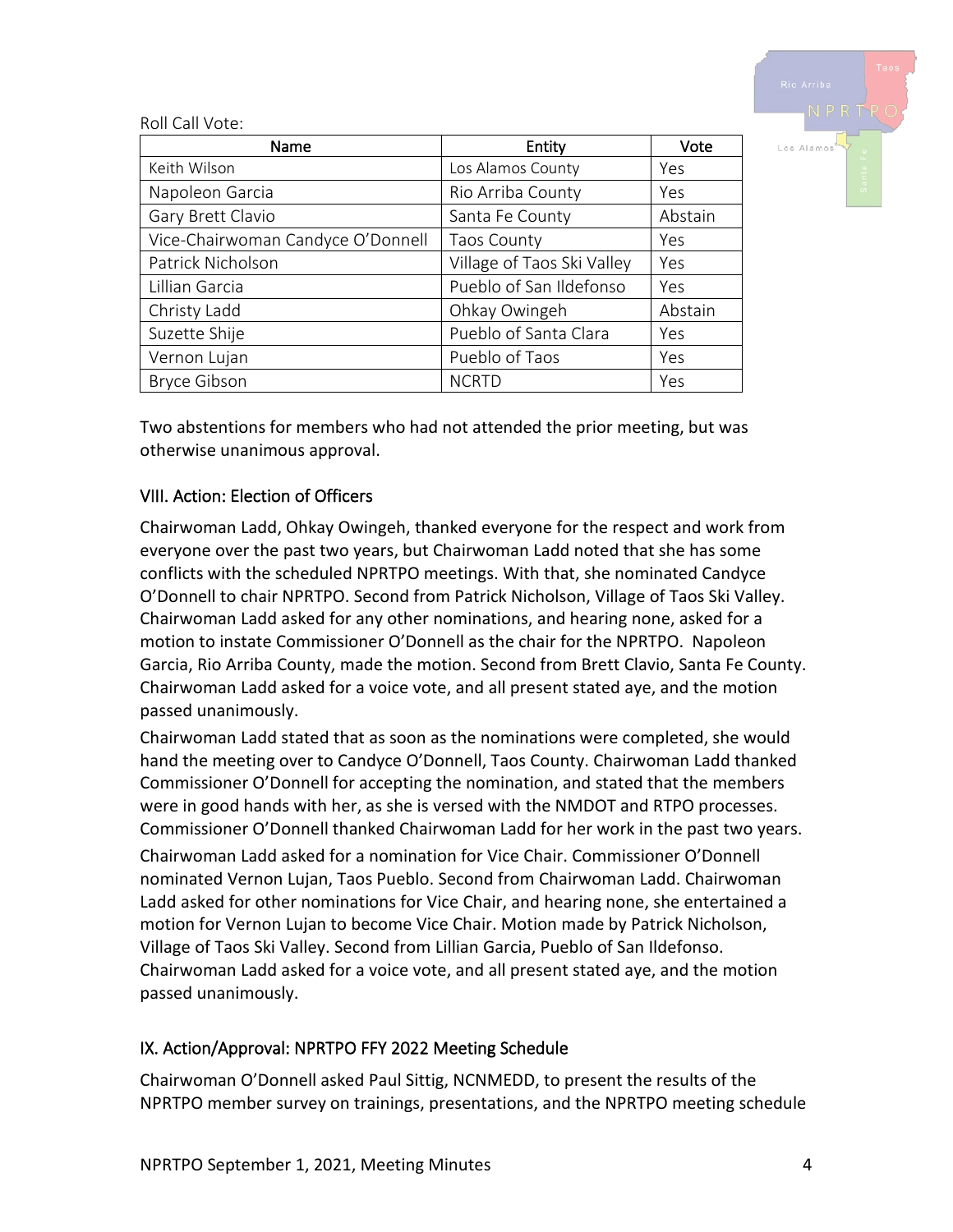for Federal Fiscal Year (FFY) 2022 (October 1, 2021 through September 30, 2022). Mr. Sittig noted that Plan Development and Implementation was the most requested Los Alamos training, followed by Project Scoping and Funding Sources, with ICIP and CPMS (Capital Project Monitoring System) coming in 3rd.

# Survey Responses - Training Preferences



For presentations, Environmental Bureau and Highway Safety Improvement Program (HSIP) were the most requested, followed by Roadway Classification Coordinator, and then Asset Management Bureau. Mr. Sittig also noted that there was a request for "Tribal requirements for NMDOT-related projects," which could be included throughout.

## Survey Responses - Presentation Priorities

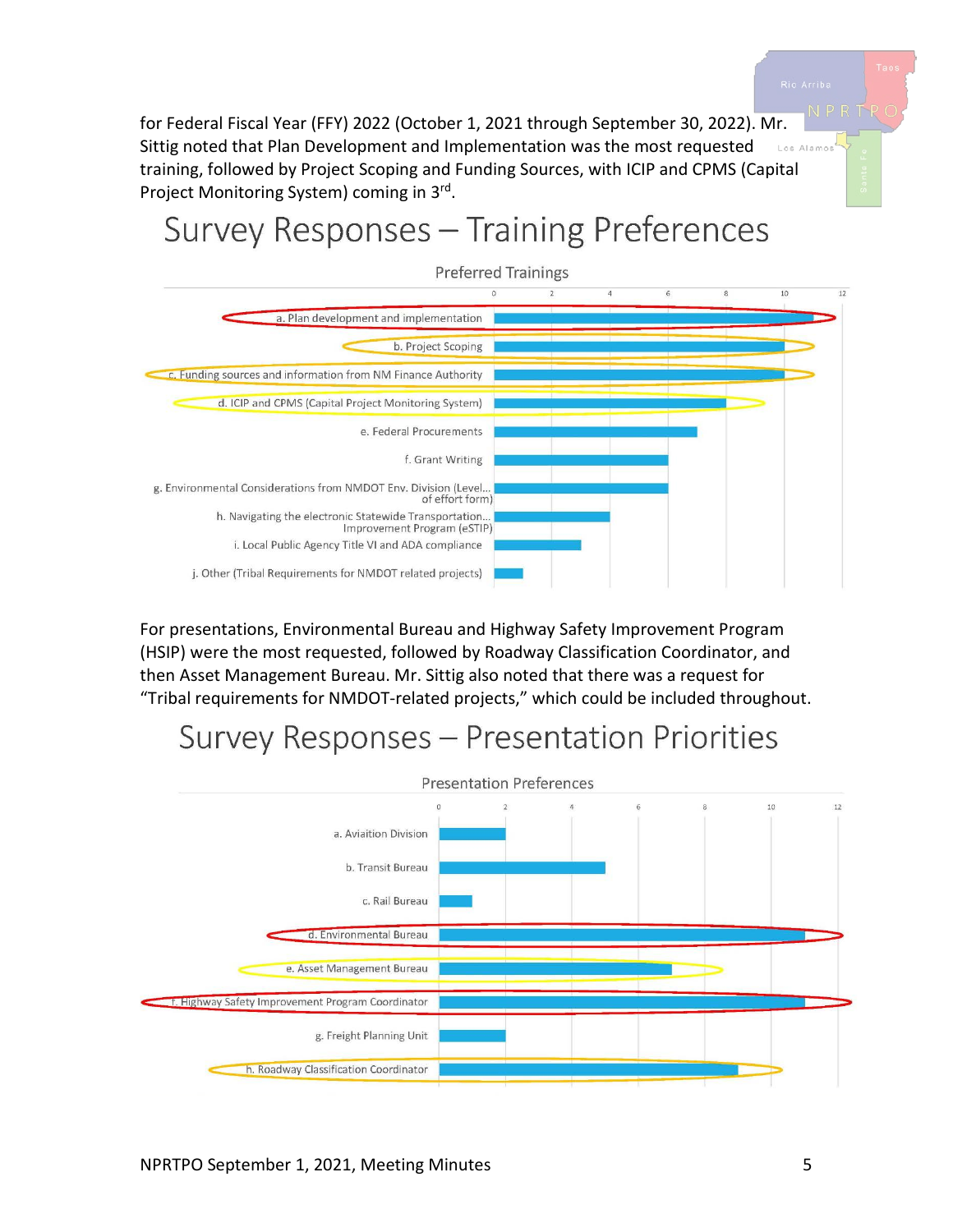Los Alamo

Based on the required events (bold text below) and the survey feedback, Mr. Sittig proposed the following proposed calendar of events.

# NPRTPO Proposed Calendar of Events

| <b>Date</b>             | <b>Event</b>                                | Contact(s)        | <b>Notes</b>                    |
|-------------------------|---------------------------------------------|-------------------|---------------------------------|
| Oct. 6, 2021            | Asset Management;                           | NMDOT;            |                                 |
|                         | Northeast RTP Update                        | <b>RTPO Staff</b> |                                 |
| Nov. 3, 2021            | <b>Public Transit Rating &amp; Ranking;</b> | NMDOT Transit;    |                                 |
|                         | <b>Roadway Classifications Presentation</b> | NMDOT/RTPO        |                                 |
| Dec. 1, 2021            | Cancel?                                     |                   |                                 |
| Jan. 5, 2022            | RTPO 101; LGRF training, traffic            | RTPO Staff        | Location: SF Business Incubator |
| Delay a week to Jan 12? |                                             | <b>NMDOT</b>      |                                 |
| Feb. 2, 2022            | Legislative Session, Capital Outlay         | RTPO Staff;       |                                 |
|                         | Updates; NMDOT Env. Bureau                  | NMDOT Env. Staff  |                                 |
| March 2, 2022           | Plan Development, Implementation; TPF       | NMDOT Planning;   |                                 |
|                         | <b>Scope and Process Review</b>             | RTPO Staff        |                                 |
| April 6, 2022           | Project scoping; HSIP Update                | RTPO; NMDOT HSIP  |                                 |
| May 4, 2022             | <b>Review Bylaws and Open Meetings Act</b>  | RTPO Staff;       | Annual review and refresh       |
|                         | resolution; ICIP and CPMS training          | NM DFA            |                                 |
| June 1, 2022            | <b>TPF Rating and Ranking</b>               | RTPO Staff        | Assuming June 15 application    |
|                         |                                             |                   | deadline                        |
| <b>July 6, 2022</b>     | <b>Funding sources</b>                      | NM Finance Auth.  |                                 |
| Aug. 3, 2022            | Federal procurements; grant writing         | NMDOT; LTAP       |                                 |
| Sept. 7, 2022           | <b>Election of officers</b>                 | RTPO staff        |                                 |

Chairwoman O'Donnell asked Governor Shutiva whether there were tribal events taking place on January 5, 2022. He replied that July 6 is Kings Day, and the only date that came to mind. Chairwoman O'Donnell asked members if there was agreement in canceling the December 1, 2021, meeting. Patrick Nicholson, Village of Taos Ski Valley, noted that cancelling this meeting was normally done by NPRTPO. Chairwoman O'Donnell asked if members had thoughts on moving the January 5 meeting to January 12, 2022. Christy Ladd, Ohkay Owingeh, noted that many tribal members took of that first week of January.

Chairwoman Ladd asked if there was a motion to approve the calendar. Keith Wilson, Los Alamos County, made the motion to approve the calendar with December 1, 2021, cancelled, and the January 2022 meeting moved from Jan. 5 to Jan. 12, 2022. Second from Suzette Shije, Santa Clara Pueblo.

| Name                              | Entity                     | Vote    |
|-----------------------------------|----------------------------|---------|
| Keith Wilson                      | Los Alamos County          | Yes     |
| Napoleon Garcia                   | Rio Arriba County          | Abstain |
| Gary Brett Clavio                 | Santa Fe County            | Yes     |
| Vice-Chairwoman Candyce O'Donnell | <b>Taos County</b>         | Yes     |
| Patrick Nicholson                 | Village of Taos Ski Valley | Yes     |
| Lillian Garcia                    | Pueblo of San Ildefonso    | Yes     |
| Christy Ladd                      | Ohkay Owingeh              | Yes     |

Roll Call Vote: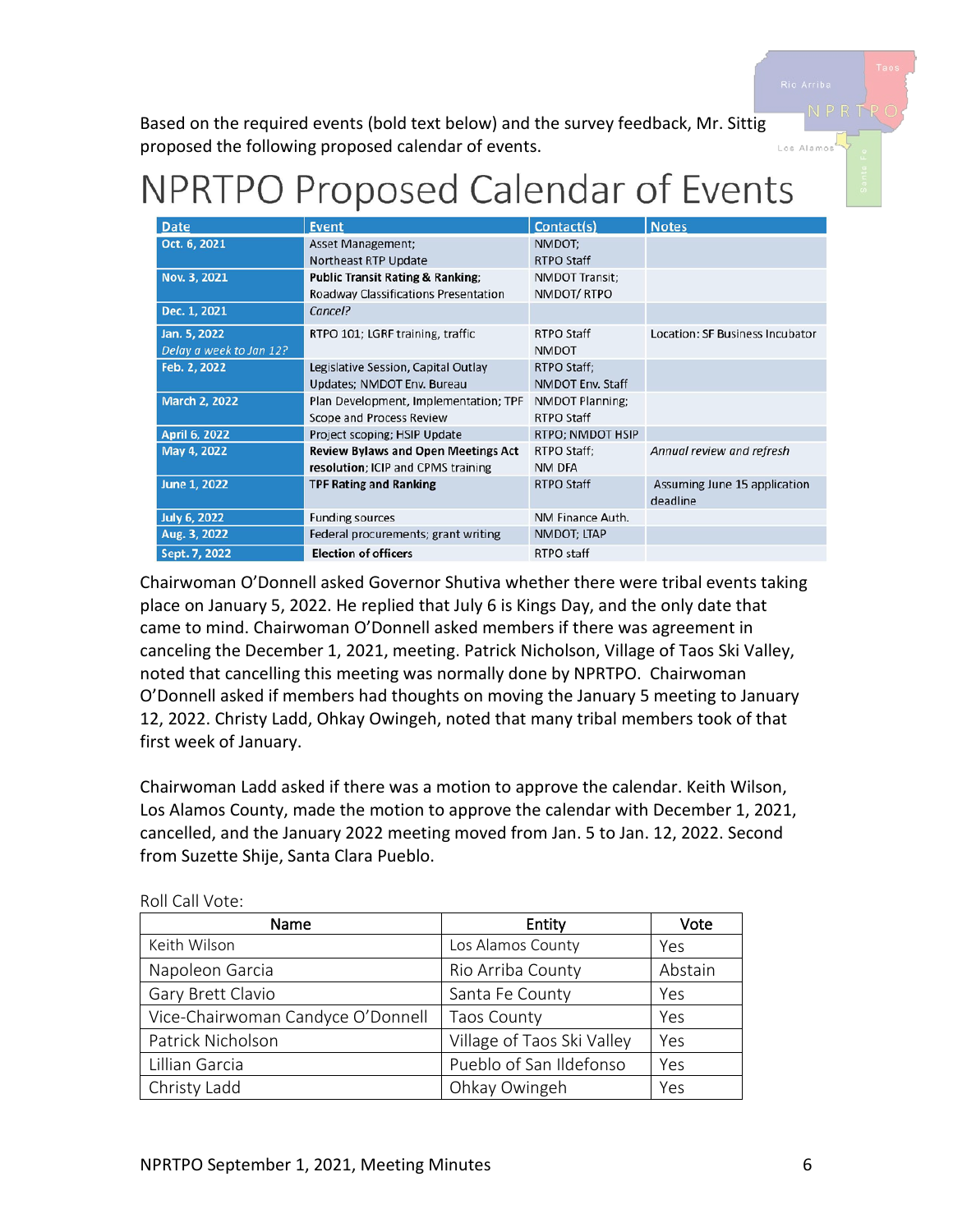| Taos<br>Rio Arriba<br>NPRT                                       |
|------------------------------------------------------------------|
| Los Alamos<br>$\ddot{\phantom{a}}$<br>a.<br>$\overline{a}$<br>Sa |

| Name          | Entity                | Vote |
|---------------|-----------------------|------|
| Suzette Shije | Pueblo of Santa Clara | Yes  |
| Vernon Lujan  | Pueblo of Taos        | Yes  |
| Bryce Gibson  | <b>NCRTD</b>          | Yes  |

The motion passed unanimously except for one abstention (Rio Arriba County did not reply during this roll call vote).

#### **X. Action/Approval: Federal Funding (TAP, RTP, and CMAQ) rating and ranking structure**

Paul Sittig, NCNMEDD, presented the TAP, RTP and CMAQ guidance from NMDOT, which states that applications "must be included on the RTPO's Regional Transportation Improvement Program Recommendations (RTIPR) according to the RTPO's adopted procedures, if the entity decides to submit an application." Mr. Sittig noted that this was the extent of guidance on how to incorporate applications into RTIPRs, and he presented the 2022 TPF rating and ranking structure:

| <b>Planning</b>                                                                        |                                                                                                                       | <b>Project Description/Type/Scope</b>                   |                                                                                                                  |  |
|----------------------------------------------------------------------------------------|-----------------------------------------------------------------------------------------------------------------------|---------------------------------------------------------|------------------------------------------------------------------------------------------------------------------|--|
| Secured other funding<br>sources (no federal<br>funding except TTP),<br>matching funds | Support from existing<br>planning documents<br>and/or federal or state<br>agencies/STIP/RTIPR or<br><b>State List</b> | Location of project,<br>development clearly<br>outlined | Level of coordination<br>with RTPO, NMDOT,<br>and district engineers in<br>project development<br>and compliance |  |
| 0-5                                                                                    | 0-5                                                                                                                   | 0-5                                                     | $0 - 5$                                                                                                          |  |

| <b>Justification</b>                                                                                |                                                                                     | <b>Request Readiness</b>                                                                                                               |                     | <b>2022 TPF Additions</b>        |              |
|-----------------------------------------------------------------------------------------------------|-------------------------------------------------------------------------------------|----------------------------------------------------------------------------------------------------------------------------------------|---------------------|----------------------------------|--------------|
| Economic impact<br>(improve access to<br>jobs and tourism),<br>need for project<br>clearly outlined | Improves quality<br>of life/ promotes<br>safety/<br>environmental<br>sustainability | Right of way acquisition and<br>clearances, shovel readiness,<br>planning documents,<br>environmental clearances, project<br>timeline. | Priority<br>Bridge? | Part of a<br>Phased<br>Project?* | <b>Total</b> |
| $0 - 5$                                                                                             | $0 - 5$                                                                             | $0 - 10$                                                                                                                               | Y/N                 | Y/N                              | $0 - 42$     |

As compared to the structure to be used by NMDOT TAP and RTP Review Committees, and CMAQ Review Committee (displayed on the following page). Mr. Sittig noted that these criteria are included in the respective NMDOT guides, and because they are different programs, they have different prioritization for projects. Mr. Sittig asked the members if they wished to revise the rating and ranking, or continue with the structure as previously approved by the NPRTPO board.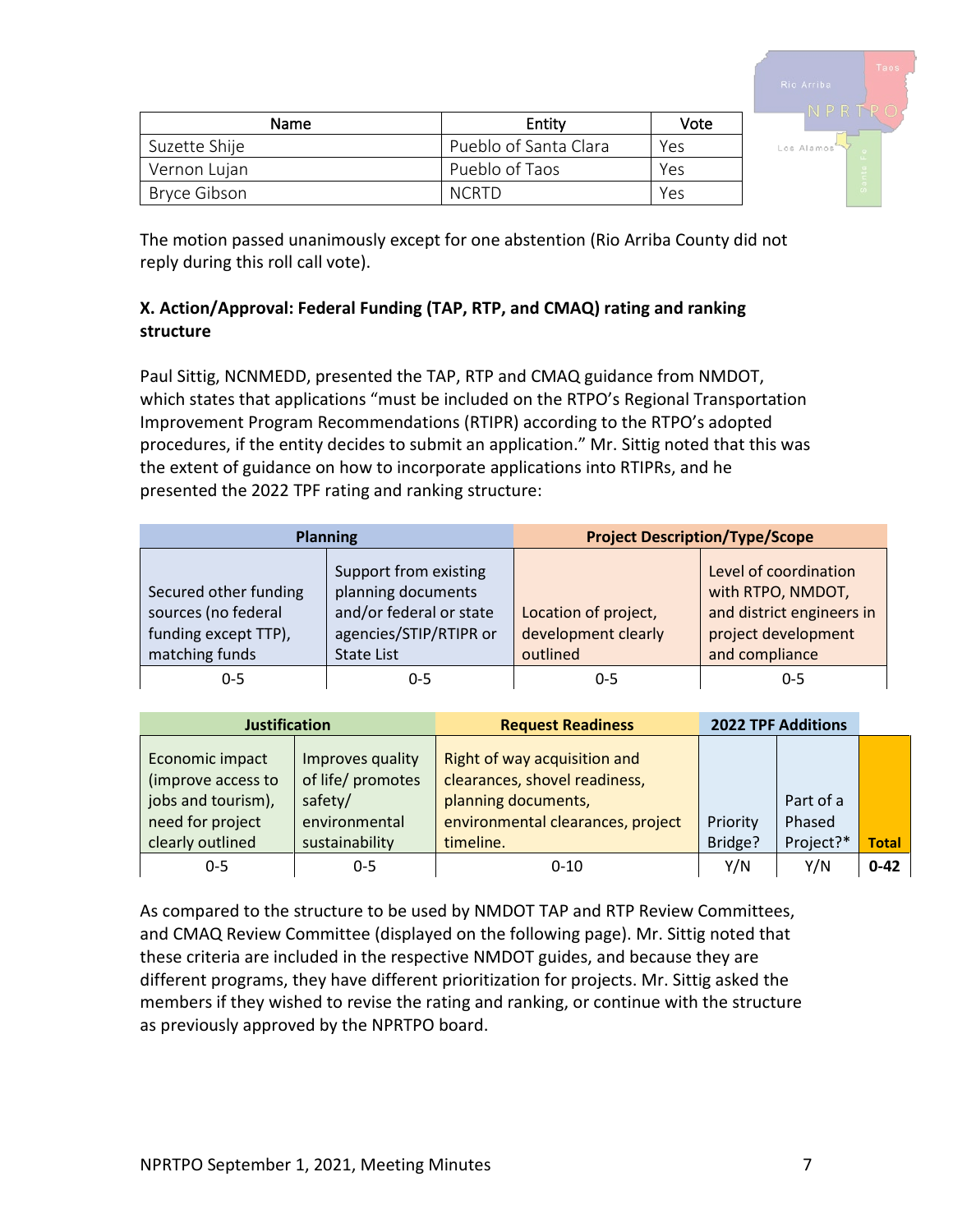## NMDOT TAP and RTP Ranking Criteria

| <b>Scoring Factors</b>                                                                                                                               | <b>Possible Points</b> | III O S |
|------------------------------------------------------------------------------------------------------------------------------------------------------|------------------------|---------|
| Planning: Must provide documentation (cover of plan and<br>page[s] identifying or supporting the project); 2 points per<br>plan, maximum of 6 points | 6                      |         |
| Economic vitality                                                                                                                                    | 3                      |         |
| Safety and Security                                                                                                                                  | 3                      |         |
| Accessibility and Mobility through Integration and<br>Connectivity                                                                                   | 3                      |         |
| Protection and Enhancement of the Environment:                                                                                                       |                        |         |
| a) Promote environmental and energy conservation and<br>reduce green-house gas emissions                                                             | 3                      |         |
| b) Improve quality-of-life for residents                                                                                                             | $\overline{3}$         |         |
| c) Achieve community's land-use goals                                                                                                                | 3                      |         |
| <b>Efficient System Management</b>                                                                                                                   | 3                      |         |
| <b>System Preservation</b>                                                                                                                           | 3                      |         |
| Equity                                                                                                                                               | 3                      |         |
| Total                                                                                                                                                | 33                     |         |

## NMDOT CMAQ Ranking Criteria

| <b>Selection Criteria</b>           |      | <b>Possible Points</b> |
|-------------------------------------|------|------------------------|
| 1.Planning                          |      | 10                     |
| 2. Transportation Demand Management |      | 25                     |
| 3. Air Quality Improvement          |      | 20                     |
| 4. Economic Vitality                |      | 10                     |
| 5. Safety and Security              |      | 20                     |
| 6. Accessibility and Connectivity   |      | 10                     |
| 7. Equity                           |      | 5                      |
|                                     | I AI | 100                    |

Chairwoman O'Donnell asked the members if they had any questions or suggestions to revise the rating and ranking criteria. Hearing none, she moved on.

Rio Arriba<br>NPRTF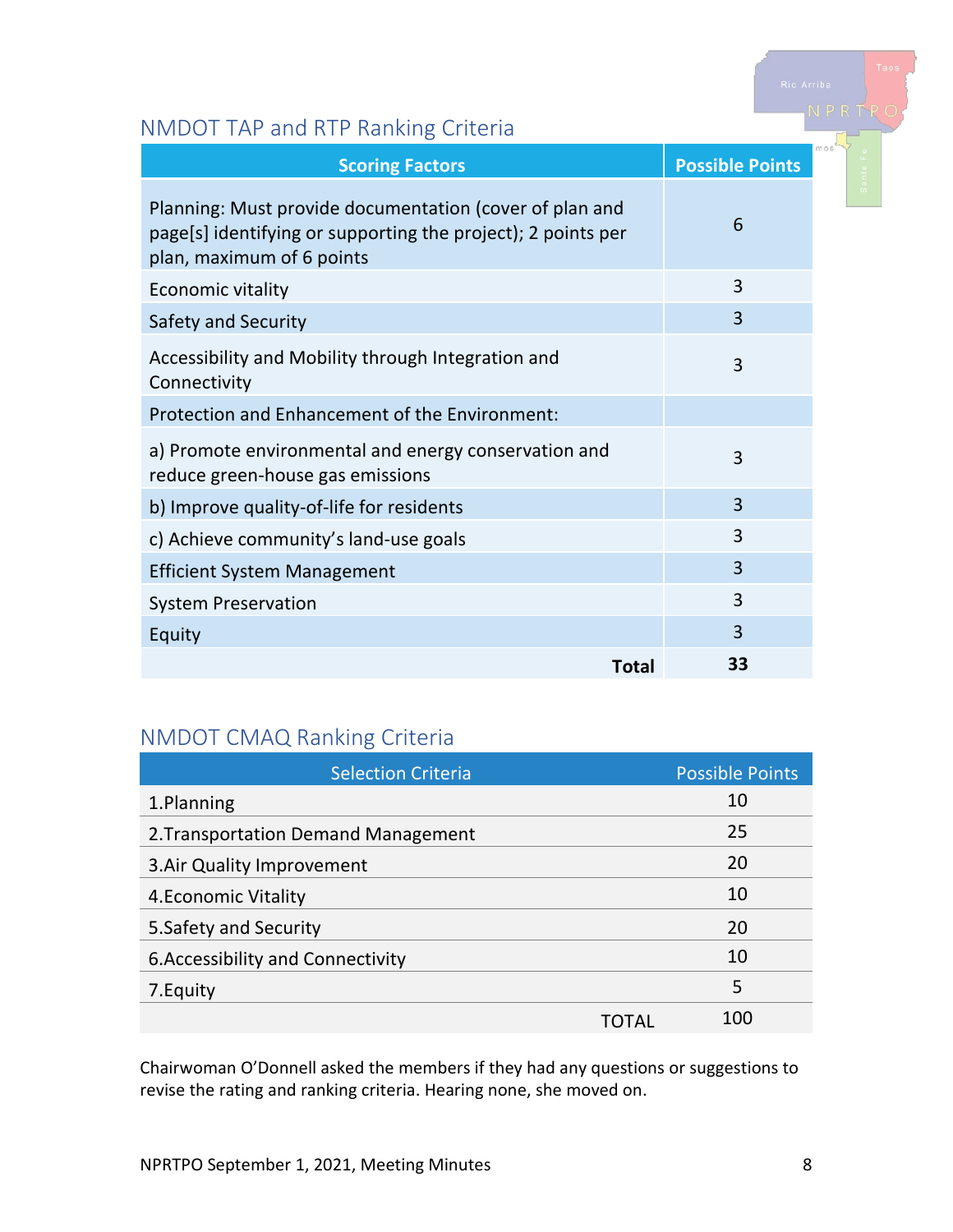Mr. Sittig noted that NMDOT has provided direction that it is best if applications would be identified as specifically as possible by the applicants, but NMDOT may move theLos Alamos applications between applicable funding sources to maximize the funding.

Chairwoman O'Donnell asked if the projects would be rated and ranked in the next NPRTPO meeting, on October 6, 2021, and Mr. Sittig confirmed that date. Chairwoman O'Donnell asked whether this rating and ranking had to be re-approved, as the members had already approved it for the 2022 TPF applications. Mr. Sittig said that the item was listed on the agenda as an action item in case members wished to modify the rating and ranking structure. Chairwoman O'Donnell noted that with the lack of changes to the rating and ranking structure, a visual thumbs-up would suffice to use this rating and ranking structure for the federal funding process. All members indicated the affirmative and the motion passed unanimously.

#### **XI. NMDOT Updates**

- A. Stephanie Medina, NMDOT LGRF Coordinator, said that James Mexia, NMDOT Technical Support Engineer, was in another meeting. Ms. Medina said she's working on Local Government Road Fund (LGRF) and Municipal Arterial Program (MAP) agreements, which she would email them once they're approved and ready to go.
- B. Joe Moriarty, NMDOT Planning, noted that the NMDOT is anticipating 2020 Census-related data and direction to be made available by the Federal Highway Administration (FHWA) in the Spring of 2022, regarding transportation planning items affected by the new Census data, including adjusted urban boundaries and potential changes to roadway functional classifications. Consequently, NMDOT Planning Department is delaying the August 31, 2021, [Planning Procedures](https://www.dot.state.nm.us/content/dam/nmdot/planning/Planning_Procedures_Manual.pdf)  [Manual](https://www.dot.state.nm.us/content/dam/nmdot/planning/Planning_Procedures_Manual.pdf) (*PDF from NMDOT*) deadline to any changes to roadway functional classifications. New deadlines will be announced to RTPOs and MPOs with sufficient notice. Mr. Moriarty noted that in the August 23 Government to Government Update email, there is a link to the [New Mexico results of the 2020](https://www.census.gov/library/stories/state-by-state/new-mexico-population-change-between-census-decade.html)  [Census](https://www.census.gov/library/stories/state-by-state/new-mexico-population-change-between-census-decade.html) (*Census.gov webpage*).
- C. Ron Shutiva, NMDOT Tribal Liaison, noted that the annual [National](https://www.nticc.org/)  [Transportation in Indian Country Conference](https://www.nticc.org/) (*NTICC.org*) will be held online from September 27 through October 1. Mr. Shutiva noted that the State Transportation Commission selected their state-funded Transportation Project Fund awards, and 17 projects were in Indian Country, including the Taos Pueblo Rio Lucero Road improvement in the NPRTPO region. Mr. Shutiva identified some projects in Northwest New Mexico in the Navajo Nation. He also noted that NMDOT is doing follow-up on the New Mexico 30 projects with Santa Clara Pueblo and San Ildefonso Pueblo.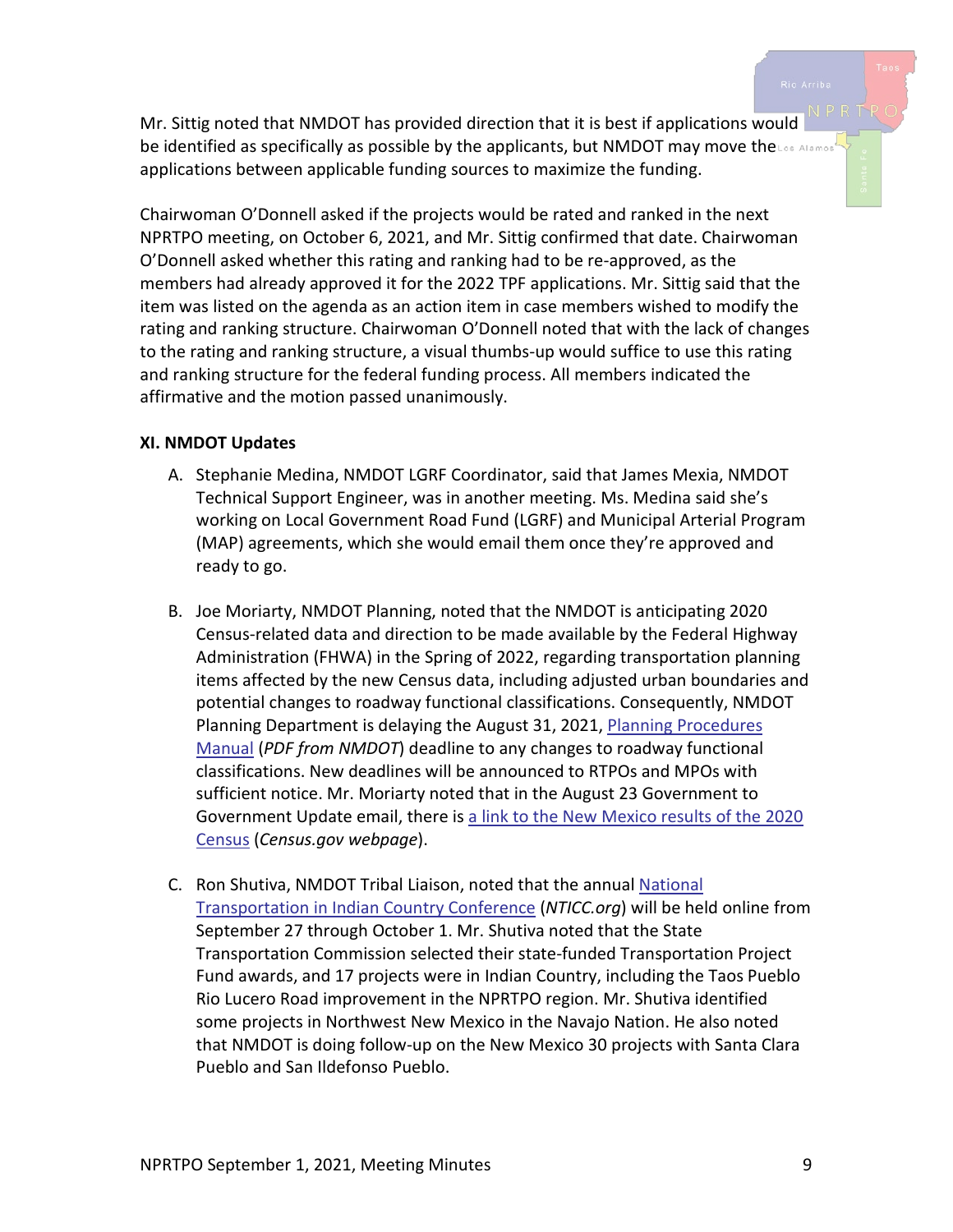- D. LTAP Board Ron Shutiva noted that he is also a member of the LTAP board, and that there was an email sent out on the availability of training, and you can reach out to [LTAP](https://ltap.unm.edu/) (*UNM LTAP website*) to schedule trainings.
- E. NMDOT Transportation Project Fund (TPF) selections, next steps Patrick Nicholson, Village of Taos Ski Valley, noted that the list prioritized by the NPRTPO board did not match the list of projects that were selected for funding by NMDOT, and stated that he would like to receive clarification from the NMDOT District. Mr. Nicholson asked if NMDOT could not speak to the matter at this meeting that this item be included on the next NPRTPO agenda. Chairwoman O'Donnell asked Stephanie Medina, NMDOT, whether she could speak to the matter. Ms. Medina stated that she was not part of the 2022 TPF application ranking and discussions, and she would make a note and let James Mexia know about this and is prepared to present on this at the next meeting. Chairwoman O'Donnell asked Ms. Medina to also invite NMDOT District Engineer Paul Brasher to the next meeting. Ms. Medina noted that Javier Martinez, D5 Assistant District Engineer, was also part of the ranking, and she would let him know as well.

Chairwoman O'Donnell noted that she attended the online State Transportation Commission meeting on August 26. She stated that this was a historic moment, as the Commission funded almost \$160 million of projects statewide. She noted that the Cabinet Secretary said that was difficult to choose projects, but they attempted to spread everything out in the state. Chairwoman O'Donnell noted that [the Commission has their own website,](https://dot.state.nm.us/content/nmdot/en/TC_Publications.html) which Mr. Sittig displayed for the members. Chairwoman O'Donnell noted that this website includes the agendas, Zoom links (when the meetings are online), and the minutes. She noted that the Commission members are very friendly and work very well with Cabinet Secretary Sandoval. Chairwoman O'Donnell noted that the next appropriation to the Transportation Project Fund (TPF) is about \$40 million, which will make the next call more competitive. She noted that the next meeting is September 30, 2021, in Gallup, which may be in-person only.

Chairwoman O'Donnell asked Mr. Nicholson if he had any more comments or questions on the matter, and he stated he hoped that NMDOT would more closely follow the RTPO's rating and ranking when presenting to the State Transportation Commission.

#### XII. Member Input on Training and Presentations for NPRTPO

Chairwoman O'Donnell, Taos County, noted that this matter had been discussed earlier in the meeting, unless anyone had additional comments. Hearing none, she proceeded to the next item.